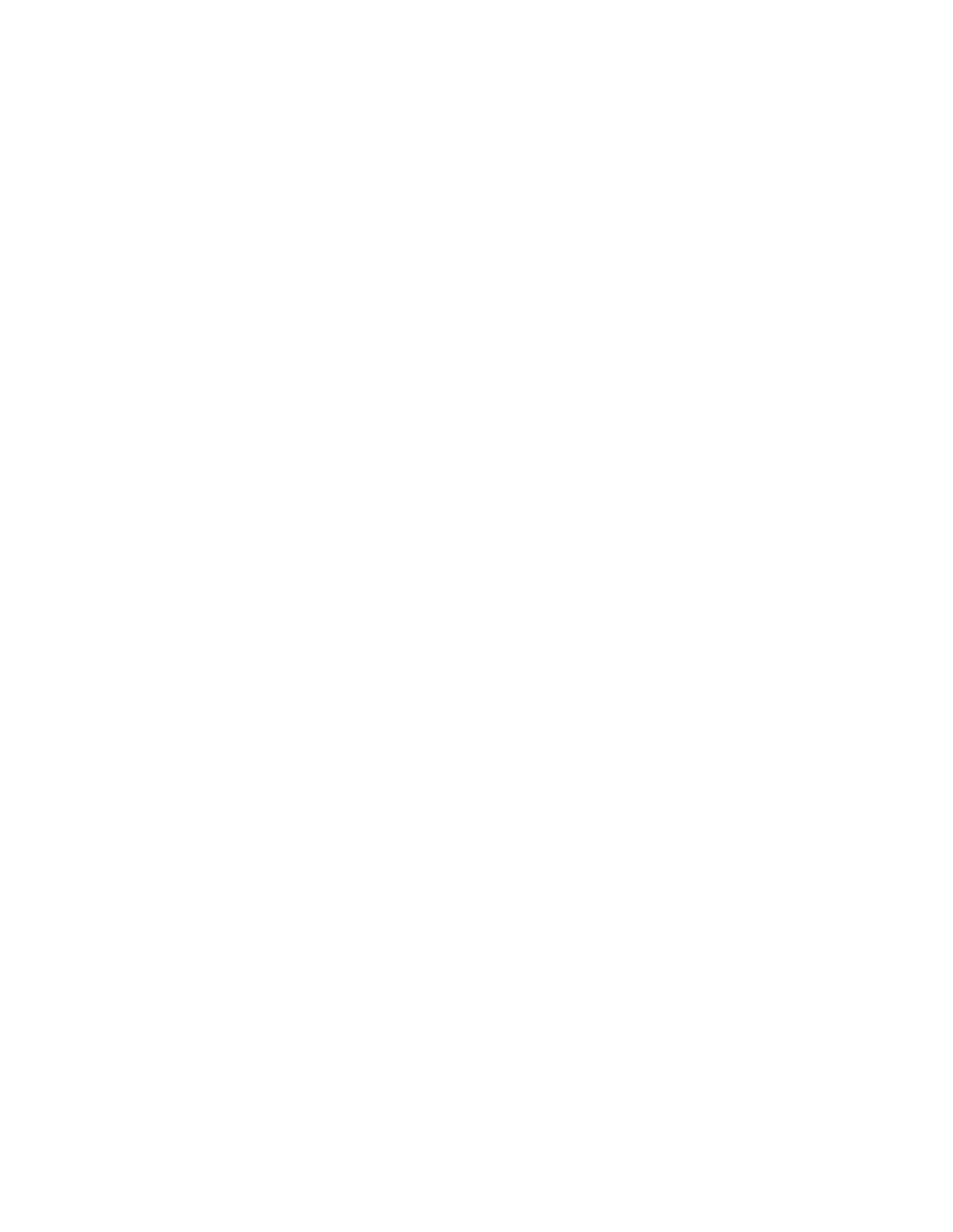# **SOMERVILLE POOL RULES AND REGULATIONS**

- Badges are mandatory for entrance into the facility. There will be no admittance without a valid badge.
- Members must sign in daily for contact tracing purposes.
- **Children under age 12 must be accompanied and supervised by an adult at all times around pool.**
- **SPECIFIC TYPES OF SWIM-APPROVED DIAPERS MUST BE WORN BY ANY CHILD NOT FULLY POTTY TRAINED!**
- No diving in the pool! Serious injury could occur.
- No breath-holding or prolonged underwater swimming.
- No running, or rough play in or around the pool (including dunking). Serious injury could occur.
- Except for the use of personal arm/waist "swimmies" floatation devices of any other kind are not permitted. They can be dangerous to the users and other swimmers.
- No fighting or foul language.
- Bathing suits must be worn in the pool. No street clothes permitted.
- No eating or drinking in the pool area other than water. Please use picnic tables in designated areas.
- No glass bottles, alcoholic beverages or nicotine use of any kind in the park.
- Shoes should be worn at all times outside the pool area.
- Look and listen when the whistle is blown! Three whistles = EMERGENCY! Stop, clear the pool and listen!
- Obey all staff! Use of pools is a privilege, not a right. Failure to obey the rules may result in expulsion from the parks.

Register online at https://register.communitypass.net/somerville or print and return to: Somerville Recreation, 25 West End Ave. Somerville, NJ 08876

## 2022 SOMERVILLE RECREATION POOL REGISTRATION FORM (RESIDENTS)

| FAMILY LAST Name |              |
|------------------|--------------|
| Address          |              |
| Home Phone #     | Cell Phone # |
| Email (REQUIRED) |              |

#### **First & Last Name (Family members MUST reside at same address)**

|                                                        |                      |  | (Fall 2022) |
|--------------------------------------------------------|----------------------|--|-------------|
| Child                                                  |                      |  |             |
| Child_                                                 | Date of Birth M F Gr |  |             |
|                                                        |                      |  |             |
| Child <b>Child</b>                                     |                      |  |             |
| MEDICAL CONDITIONS (Please include name of individual) |                      |  |             |
|                                                        |                      |  |             |